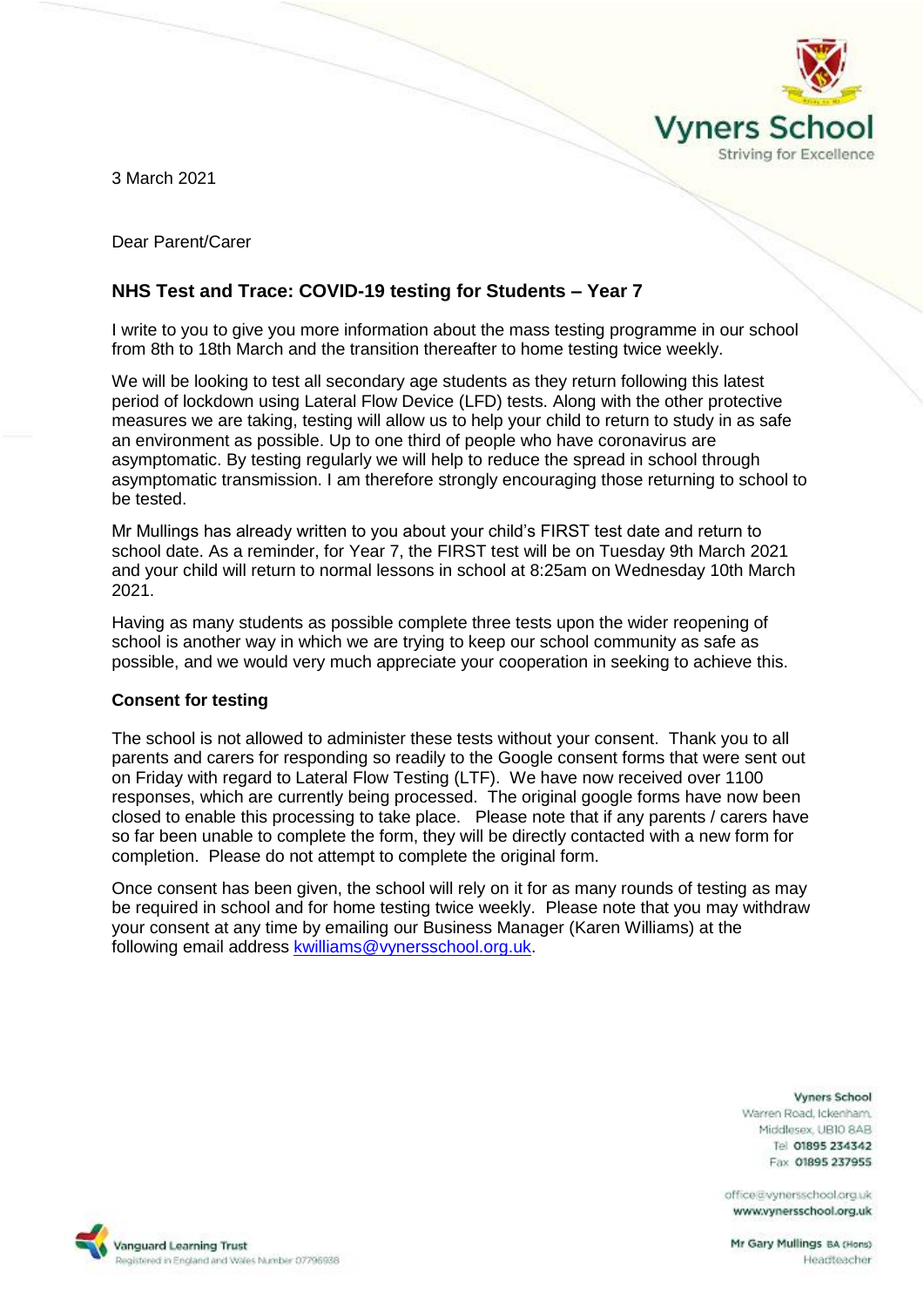# **Plan for mass testing**

We will be looking to test all students as they return to school three times in the Sports Hall between Monday 8th and Thursday 18th March. The schedule for mass testing Year 7 is as follows:

| Tuesday 9th March      | $8.00 - 7C$<br>$8:30 - 7F$<br>$9.00 - 7G$<br>$9:30 - 7H$<br>$10.00 - 7J$<br>$10:30 - 7M$<br>$11.00 - 7P$<br>$11:30 - 7W$ |
|------------------------|--------------------------------------------------------------------------------------------------------------------------|
| Friday 12th March *    | $8:45 - 7C$<br>$9:10 - 7F$<br>$9:30 - 7G$<br>$9:50 - 7H$<br>$10:10 - 7J$<br>$10.45 - 7M$<br>$11:05 - 7P$<br>$11.25 - 7W$ |
| Wednesday 17th March * | $8:45 - 7C$<br>$9:10 - 7F$<br>$9:30 - 7G$<br>$9:50 - 7H$<br>$10:10 - 7J$<br>$10.45 - 7M$<br>$11:05 - 7P$<br>$11.25 - 7W$ |

\* Children will be tested as part of their regular school day on these days.

You will notice that your child will come for their three tests with their tutor group. To assist with the smooth running of mass testing, please could you get your child to write their three test times in their school planner now.

# **Testing using lateral flow device (LFD) tests**

LFD tests have been widely and successfully used to detect COVID-19 in asymptomatic individuals. No test is perfect, but the speed and convenience of LFD tests supports detection of the virus in asymptomatic individuals who would not otherwise be tested. They are clinically approved and are crucial in the fight against the virus. As the tests are more sensitive with higher viral loads, there is a risk of returning a negative result when viral loads are low (for example, in the early stages of infection). This is why Public Health England recommends two LFD tests 3 to 5 days apart (or 3 to 4 days for home testing), to enhance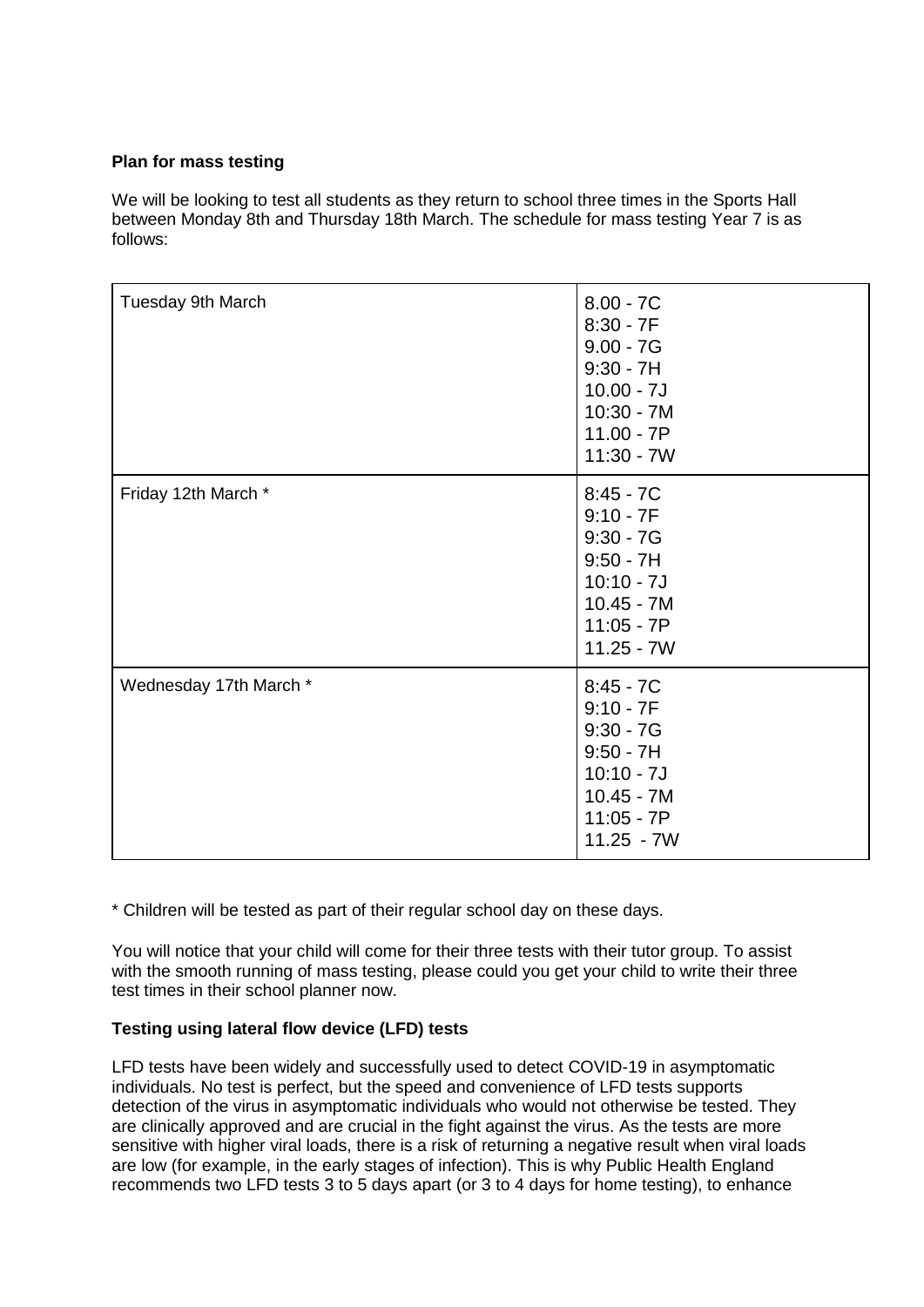detection by picking up any cases which were not detected during the first test and to catch any new infections.

If you test positive using an LFD, it is likely that you are infectious at that moment, whereas people testing positive on a polymerase chain reaction (PCR) or lab-processed test could be in the less infectious early or late stages of disease. This means that by using the lateral flow test we can identify people with a high viral load who are the most likely to spread the virus further.

**Please note, a negative result on a Lateral Flow Device does not mean that your child does not have Covid-19, it merely indicates that at the time you took the test, no viral load was detected. Therefore, behaviours must not change as a result of Lateral Flow Testing. Even if your child receives three negative test results upon return to school, your child must still behave as if they have the virus. Testing is only one component of reducing risk of transmission in our school community. Other measures of hand washing/sanitising, wearing of face masks and social distancing (where possible) must still be adhered to.**

#### **How the tests work**

Those taking their first three tests in school will be supervised by trained staff and volunteers. The lateral flow tests are quick and easy to undertake, using a swab of the nose and throat. Mr Cahill has created these [Slides](https://docs.google.com/presentation/d/1gz1t-rqJkTcXn6FmRusH9uKAaRId2x0yOQJAcbk5ymU/edit?usp=sharing) and a Loom video (see link on Slide 1) to guide your child through the testing process. It is vital that your child reads the Slides and watches the Loom video before attending their first test.

Results (which take around half an hour from testing) can be obtained by completing the registration process. The student will also receive a text notification of a positive or negative result from the online NHS system. The school will only inform the student of a positive or invalid test result. The school will not be informing students of negative results.

# **Registering test results**

It is very important that you register your child's test to enable NHS Test and Trace to monitor the spread and prevalence of the virus in our communities.

You register tests at this link: [https://test-for-coronavirus.service.gov.uk/register-kit/register](https://test-for-coronavirus.service.gov.uk/register-kit/register-rapid-test)[rapid-test](https://test-for-coronavirus.service.gov.uk/register-kit/register-rapid-test)

Your child will receive a **registration card and unique barcode** each time they have a test. They will need this to hand when they register their test. Registration can be done any time **up to 24 hours after a test** and takes between 5-10 minutes; we would encourage you to supervise your child when they do this for the first time. Please note that children over the age of 13 can set up an account for repeat tests to save them having to re-enter all their details; this means all they will need is to log in, submit their unique barcode and answer some simple questions. For children aged 12 years and under, they will need to complete the registration process in full for each lateral flow test. Your child has been given a Loom [video](https://www.loom.com/share/aea42cd2f9124e51b03fe8972f9a3583) and [Google Slides](https://docs.google.com/presentation/d/11chsOQ94u8ECZV-K7yZ9nf1DvangLK9Y0KLWEpb9z-A/edit?usp=sharing) walking them through the registration process (click on the hyperlinks to view them yourself).

#### **Transition to home testing kits**

Those taking the three initial tests in school will have home test kits given to them when they come for their third test in the Sports Hall (on Wednesday 17th March). Students will have to sign the 'Test Kit Log' to acknowledge receipt. Students will need to sign for their home test kit and record the 'LOT' number on the box of their test kit against their name. There will be two registration assistants on hand in the Sports Hall to take these details down and to hand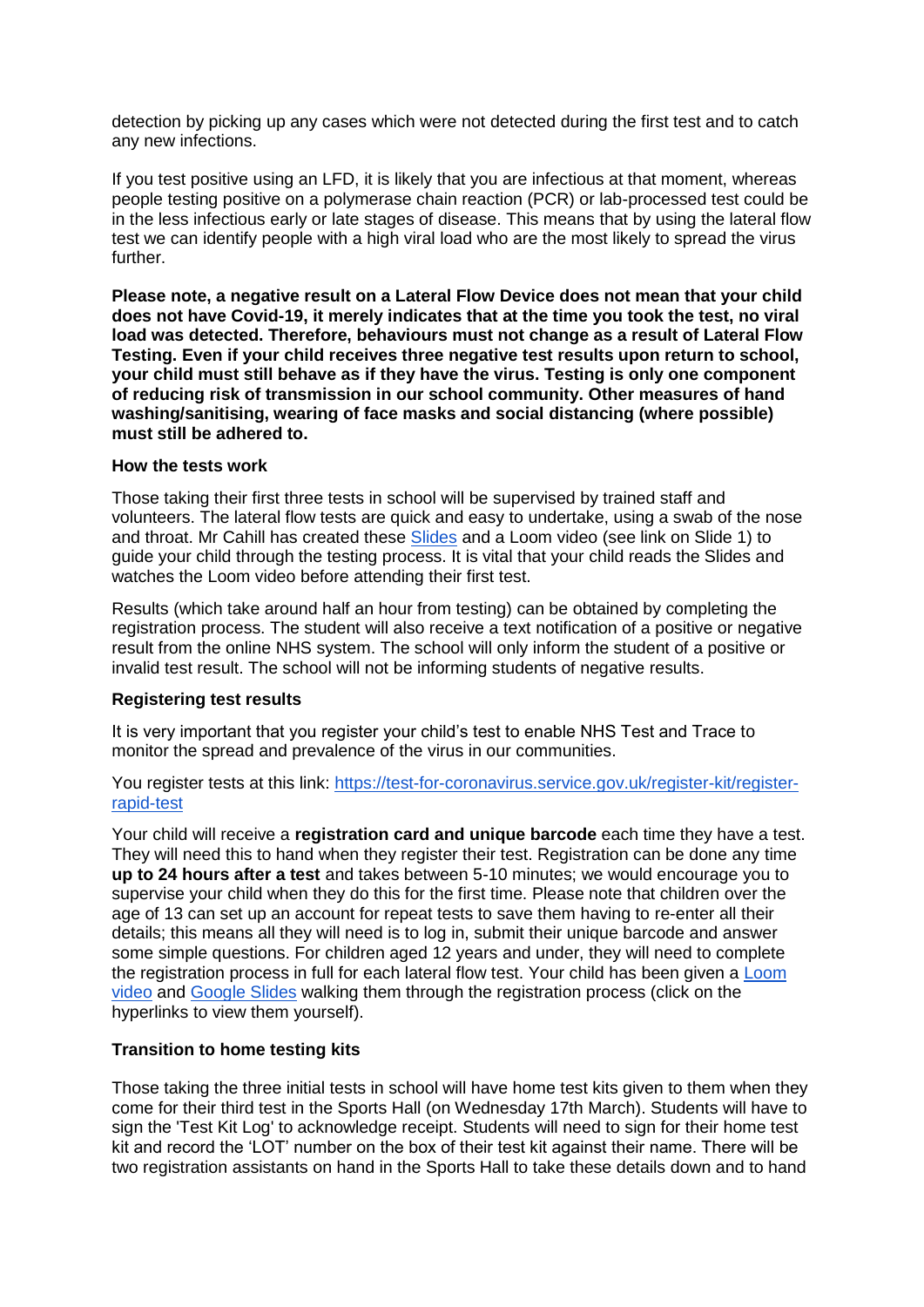out the kits. Once your child has collected their home test kit, you will be consenting to your child conducting these tests, registering their results and informing the school of any positive or repeat invalid results.

Students should complete their fourth test at home by the end of w/c 15th March. Thereafter, students should aim to test themselves in the morning before coming to school twice a week 3-4 days apart; for example on a Monday and a Thursday morning.

The LFDs supplied do not require laboratory processing and can provide a quick result in around 30 minutes. Comprehensive guidance on self-testing is contained in the 'Instructions for Use' leaflet, which comes with the test kit. There is also a useful video to show you how to administer the test [here.](https://www.youtube.com/playlist?list=PLvaBZskxS7tzQYlVg7lwH5uxAD9UrSzGJ)

Students aged 11 must have the swab done by an adult. Students aged 12 or above, may self test.

Your child will need to report their result to NHS Test and Trace as soon as the test is completed either online [here](https://www.gov.uk/report-covid19-result) or by telephone as per the instructions in the home test kit. Tests are free of charge and will be provided by the school. It is important that tests assigned to you are not used by anyone else.

From Monday, 22 March onwards, we will continue to run a small testing site at school in the old SEN office so that students who are unable physically to test themselves at home will be able to be tested regularly. This small test site will be open on Mondays and Thursdays only from 7:45-8:45am.

### **What if my child tests positive?**

If a student tests positive on a lateral flow device **in the test site at school**, they will need to self-isolate for 10 days and follow the guidance from NHS Test and Trace. There is **no requirement** to book a PCR confirmatory test.

If your child tests positive on a lateral flow device **at home with a self testing kit**, please inform us straight away by emailing Mrs Foster [\(afoster@vynersschool.org.uk\)](mailto:afoster@vynersschool.org.uk) and Mrs Bashford-Hynes [\(ehynes@vynersschool.org.uk\)](mailto:ehynes@vynersschool.org.uk). They will need to self-isolate for 10 days and follow the guidance from NHS Test and Trace. They **will also need to book** a PCR confirmatory test. If that PCR test is negative, self-isolation will stop and your child will be allowed back to school immediately along with all their close contacts.

The reason for this difference is that the test site at school is a clinical environment in which students are supervised by trained staff. This is not the case while self-testing at home.

If your child gets a void result, they should complete a second LFT test. If they get a second void result, you should book a PCR test for them (there is no need to self isolate unless you have Covid symptoms) and report this issue to Neill Cahill, the Covid Coordinator [\(ncahill@vynersschool.org.uk\)](mailto:ncahill@vynersschool.org.uk)

#### **What happens if the test is negative?**

While a small number of pupils may need to repeat the test if the first test was invalid or void for some reason, pupils who test negative will be able to stay in school and resume their activities as normal. We do **not** need to know if your child's self test at home is negative.